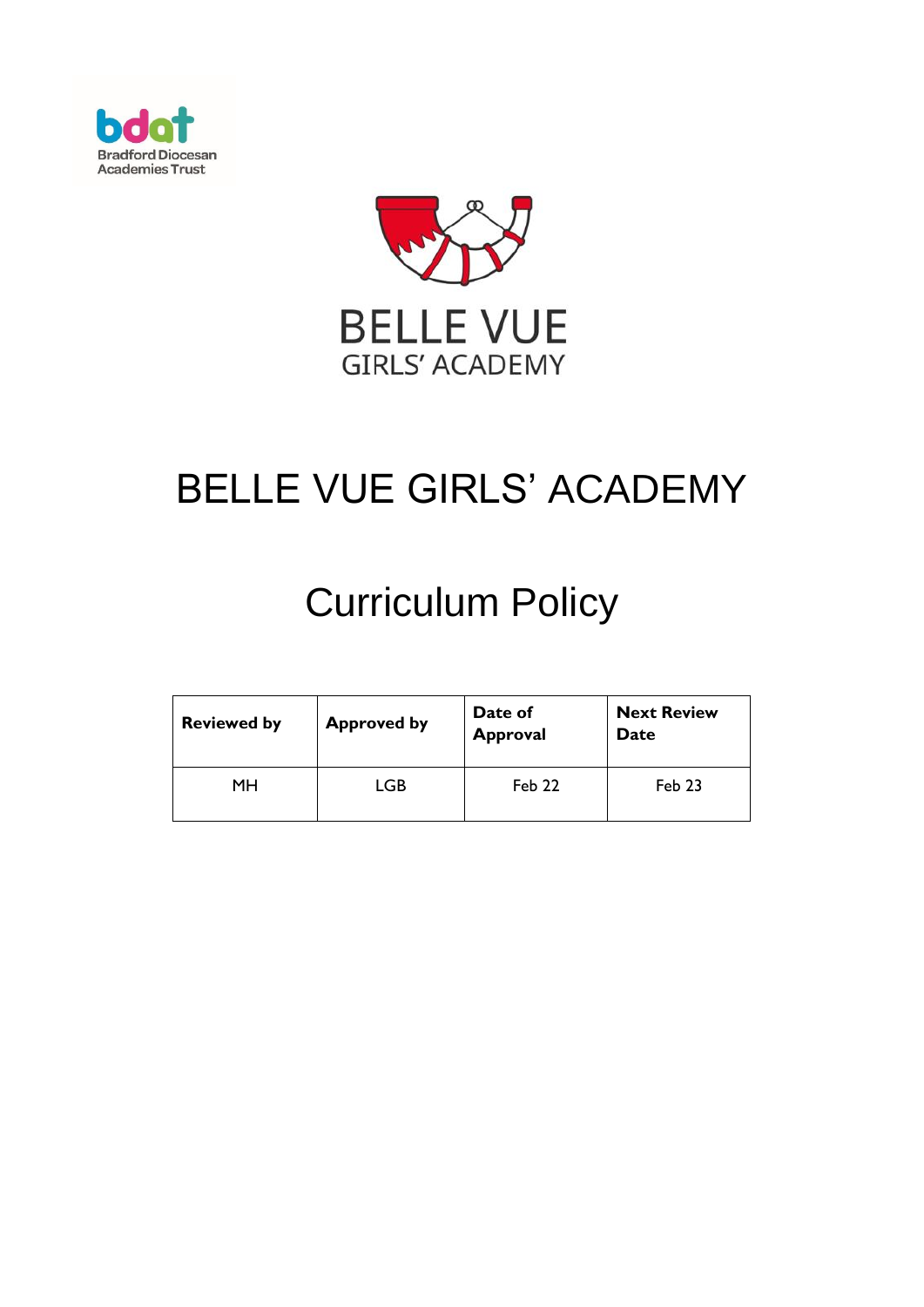# **1. Curriculum Aims**

The aim of our curriculum at BVGA is to facilitate highly effective implementation of our Whole School Vision.

#### **Our Vision**

At Belle Vue Girls' Academy, our mission is to provide a truly exceptional educational experience for all, enabling each of our learners to become academically, socially, culturally and emotionally fulfilled young people, ready to take their place in the world. We are committed to breaking down barriers to learning, and tackling all forms of disadvantage; we believe in the power of education to promote social equality and dramatically improve life chances. We want our learners to believe in themselves and aspire to great things, equipped with the confidence to become independent, inquisitive, innovative and open-minded young people. We support our students to develop as life-long learners and become active and principled citizens who are committed to contributing to the communities in which they live and to the wider world. We take our commitment to our learners seriously and strive to provide an educational experience which enables all to thrive and achieve.

This means we are committed to:

- Providing a broad and balanced curriculum for all;
- Providing academic and vocational subject choices that support students' learning and progression, and enable them to work towards achieving meaningful goals;
- Ensuring the curriculum is coherently planned and sequenced so that all students can develop their knowledge, understand concepts and acquire skills, and that they can apply these with confidence in a range of situations;
- Providing equity of opportunity, appropriate levels of challenge, and holding the highest of expectations of all students;
- Developing students' independent learning skills and resilience, equipping them for further and higher education, and employment;
- Supporting students' spiritual, moral, social and cultural development;
- Supporting students' physical development and responsibility for their own health, and enabling them to be active;
- Promoting a positive attitude towards life-long learning;
- Equipping pupils with the knowledge and cultural capital they need to succeed in life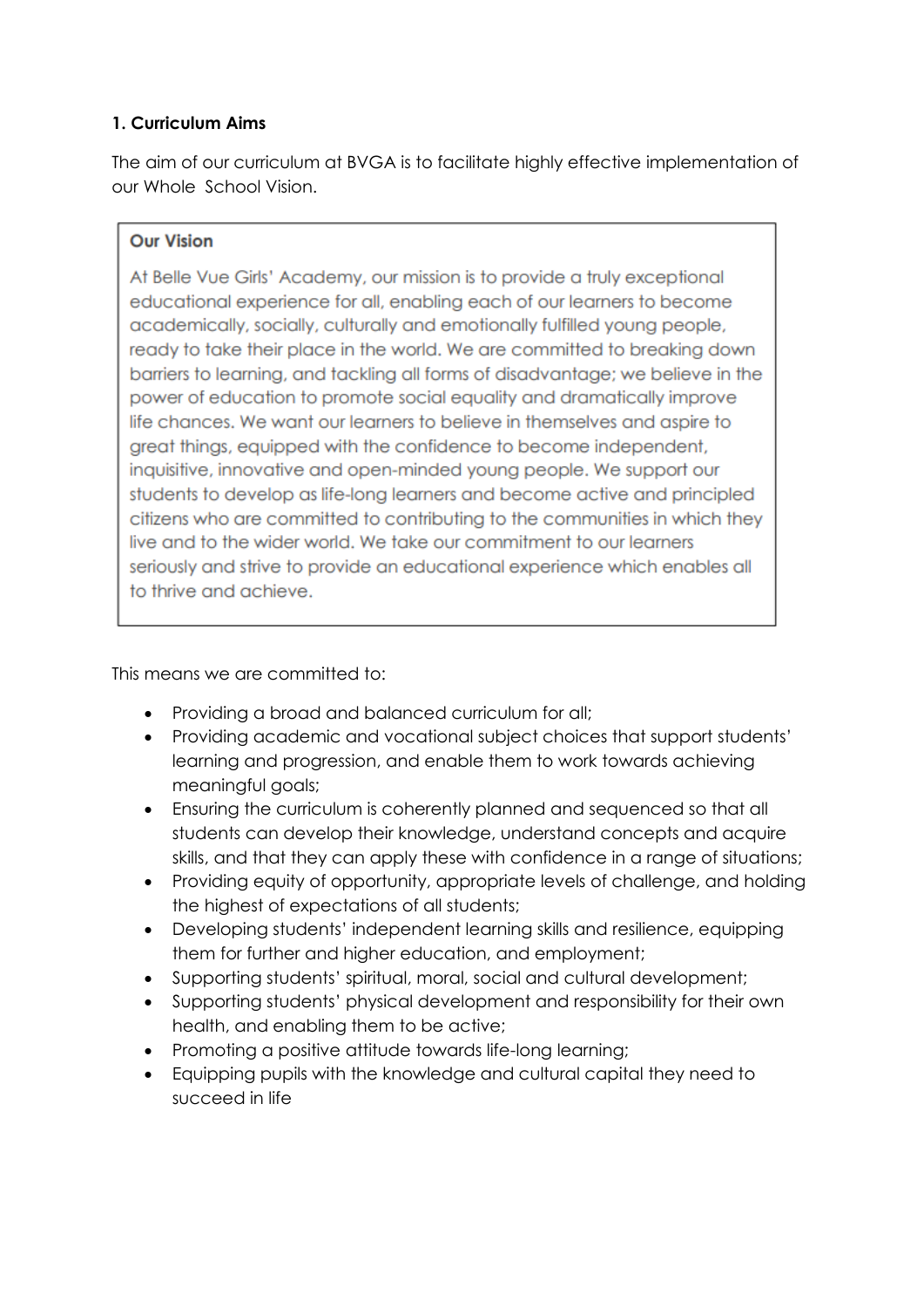# **2. Legislation and guidance**

This policy reflects the requirements for academies to provide a broad and balanced curriculum as per the Academies Act 2010.

It also reflects requirements for inclusion and equality as set out in the Special Educational Needs and Disability Code of Practice 2014 and Equality Act 2010, and refers to curriculum-related expectations of governing boards set out in the Department for Education's Governance Handbook.

## **3. Roles and responsibilities**

# **The Governing Body**

The Governing Body is responsible for:

- Ratifying the Curriculum policy
- Ensuring that the Curriculum meets the statutory requirements
- Monitoring the impact of the Curriculum policy across the Academy

## **The Headteacher**

The Headteacher is responsible for:

- Nominating a Deputy Headteacher to be responsible for developing and implementingthe curriculum
- Ensuring that an appropriate curriculum is provided for all groups of students
- Ensuring that the curriculum meets the statutory requirements
- Ensuring that the curriculum supports attainment within the academy
- Ensuring procedures for assessment meet legal requirements and that parents and carers receive information to show how much progress is being made and what is required to help students improve
- Ensuring the governing body is advised on statutory targets in order to make informed decisions.

# **Teaching staff**

The responsibilities of the Head of Faculty, Subject Leaders and subject teachers in relation to the curriculum are set out Job Descriptions.

## **Parents**

We recognise the strength of students, parents/carers and staff working together. With this in mind, parents and carers will be:

- Provided with curriculum information relevant to their child via the website and home-academy communication
- Expected to attend all parent consultation events and options evenings
- Requested to support students taking part in events outside of the classroom or normal college day if appropriate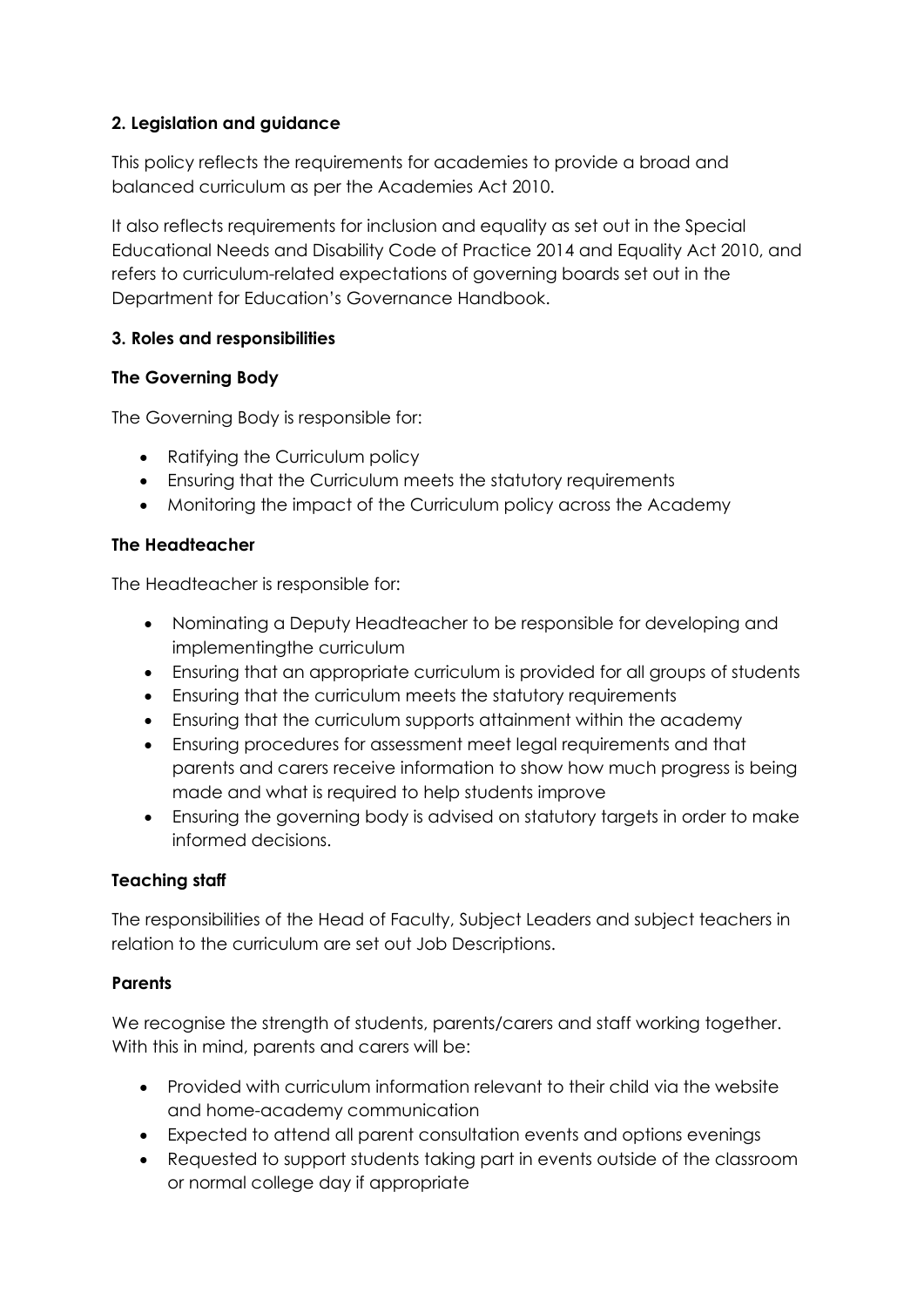• Required to support the aspirations of young people

#### **Students**

All students have a responsibility for their own learning. Students are therefore encouraged to:

- Aspire to reach their full potential through active learning Be positive about their own potential
- Actively engage in the learning experience.
- Behave in an acceptable way which allows learning to take place

# **4. The Key Stage 3 Curriculum**

# **Key Stage 3 Subjects**

In Years 7, 8 and 9 students follow a broad and balanced Key Stage 3 curriculum which is carefully designed to ensure they are able to build powerful subject knowledge, learn subject specific skills and, most importantly, develop a deep love of learning. Our curriculum focuses on achievement for all and teaching is highly personalised. Over a twenty-five hour week, all students study:

- English Language and Literature
- Maths
- Science
- History
- Geography
- Religious Studies
- Modern Foreign Languages (French, Spanish, Urdu, Arabic or Italian)
- Design Technology (Graphics, Product Design and Textiles)
- Food and Nutrition
- Drama
- Art
- Music
- Physical Education

## **PSHCE**

During the daily tutor period (25 minutes per day) students follow an age-related PSHCE (Personal, Social, Health and Citizenship Education) programme. Weekly year group assemblies provide time for students to deepen and reflect on their PSHCE learning.

## **Enrichment and Experiences**

We offer a broad range of lunchtime and after school activities, trips and visits to give students the opportunity to learn beyond the classroom. More information about the range of activities on offer is available on the Enrichment page on the school website.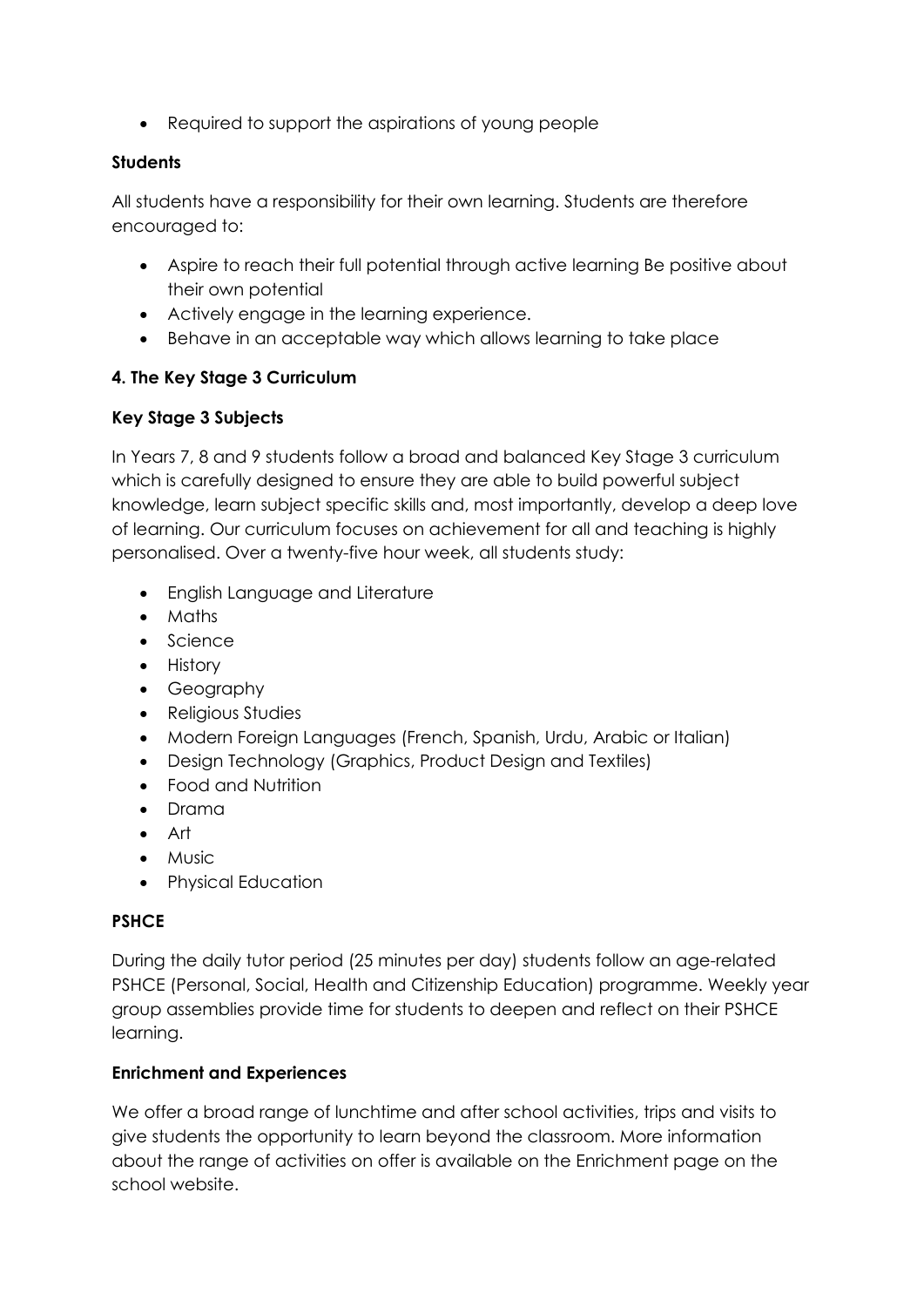# **Reading**

All students in Year 7, 8 and 9 follow the Accelerated Reading Programme and are expected to read for at least 30 minutes each day. All students are expected to visit the school library weekly.

## **Key Stage 4 Options**

During Year 9, students are ready to make informed option choices about which subjects they would like to study at Key Stage 4. Key Stage 4 Options Information is shared on the school

website and all students and parents are invited to Options Evening. To help students make the best choices for them, they receive personalised support and advice

## **5. The Key Stage 4 Curriculum**

In Years 10 and 11 students follow a personalised pathway which is appropriately challenging and carefully designed to prepare them effectively for future learning and employment. Almost all students study 9 GCSEs or equivalent, with over seventy percent following the EBacc pathway. For a small number of students, we provide a more personalised ASDAN pathway. All students in Year 10 and Year 11 study the following subjects:

| GCSE English Language & GCSE English Literature     | 4 hours |
|-----------------------------------------------------|---------|
| <b>GCSE Maths</b>                                   | 4 hours |
| GCSE Science Trilogy (Dual Award)                   | 4 Hours |
| GCSE MFL (French, Spanish, Italian, Arabic or Urdu) | 3 hours |
| Core PE (non-GCSE)                                  | 1 hour  |

Students also choose three option subjects, which they study for three hours each per week. For students studying the EBacc, one of the option choices must be History or Geography.

- Art GCSE
- Business Studies GCSE
- Computer Science GCSE
- Creative iMedia Cambridge National
- Design Technology GCSE (Graphics or Product Design)
- Drama GCSE
- Food and Nutrition GCSE
- Geography GCSE
- Health and Social Care Cambridge National
- History GCSE
- Music BTEC
- Religious Studies GCSE
- Sport BTEC
- Textiles BTEC